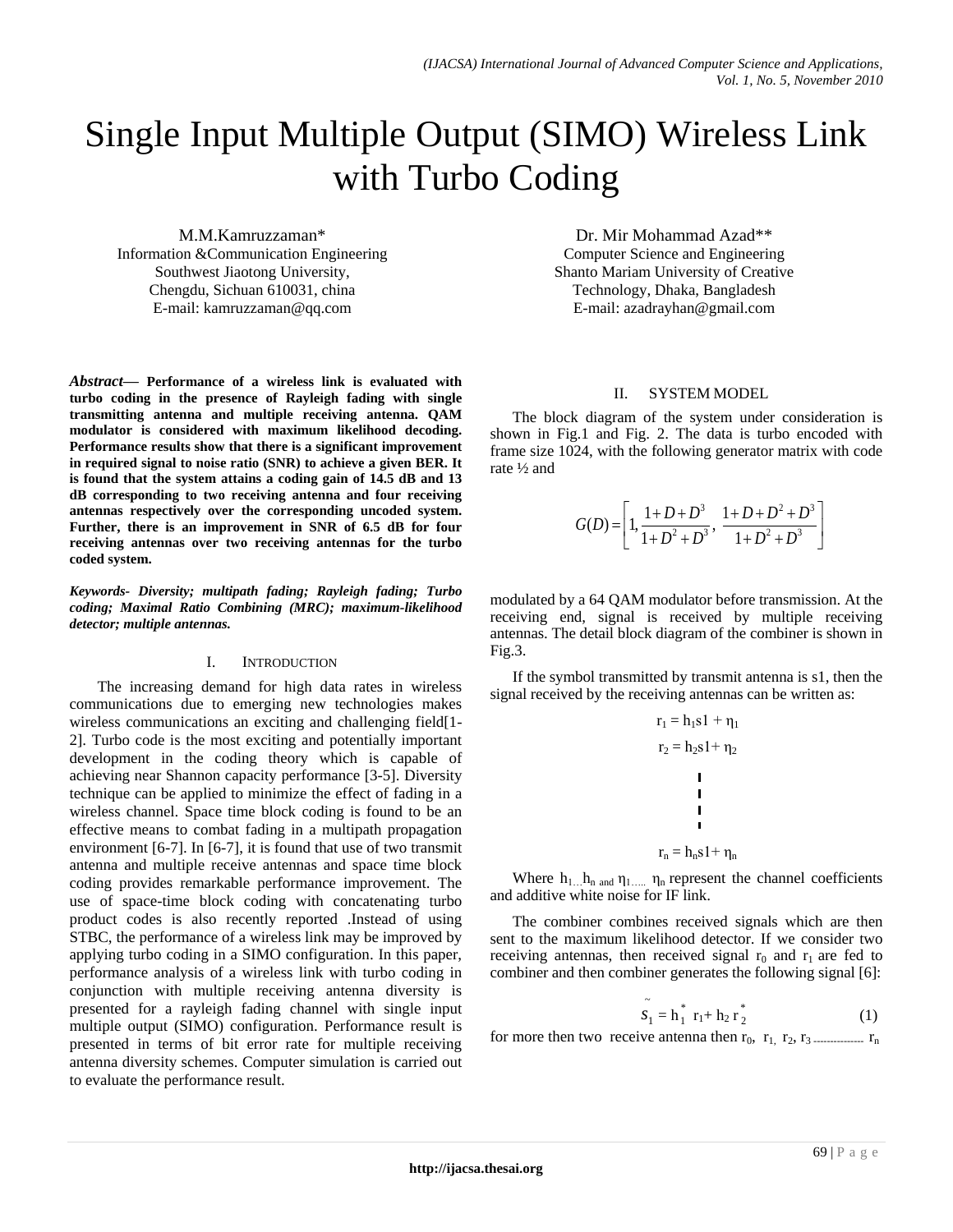

Figure 1. Block diagram of transmitter with turbo encoder and one transmit antenna



Figure 2. Block diagram of receiver with multiple receiving antennas and turbo decoder.

Fig. 1. : Block diagram of a wireless link with turbo coding and multiple receiving antennas (a) Transmitter (b) Receiver

~

received signal are send to combiner and combiner generate the following signals [6]:

$$
\tilde{s_1} = h_1^* r_1 + h_2 r_2^* + h_3^* r_3 + h_4 r_4^* \cdots + h_{n-1}^* r_{n-1} + h_n r_n^* \qquad (2)
$$

## III. MAXIMUM LIKELIHOOD DECISION RULE

Maximum likelihood decoding of combined signal  $S_1$  can be achieved using the decision metric [7]

$$
\sum_{i=2,4,6,...}^{n} \left( \left| r_{i-1} - h_{i-1} s_1 \right|^2 + \left| r_i - h_i s_1^* \right|^2 \right) \tag{3}
$$

Over all possible values of s1.

We expand the above equation and delete the terms that are independent of the code words and observe that the above minimization is equivalent to minimizing [7]

The above can be rewrite:

$$
-\sum_{i=2,4,6,\dots}^{n} \left[r_{i-1}h_{i-1}^*S_1^* + \left(r_i\right)^*h_iS_1\right] + \left|S_1\right|^2 \sum_{i=1}^{n} \left|h_i\right|^2 \tag{4}
$$

Thus the minimization of **(1)** and in turn is equivalent to minimizing the decision metric [7]

$$
\left[ \sum_{i=2,4,6,...}^{n} \left( r_{i-1} h_{i-1}^{*} + \left( r_i \right)^{*} h_i \right) \right] - s_1 \right]^2 + \left( -1 + \sum_{i=1}^{n} \left| h_i \right|^2 \right) \left| s_1 \right|^2 \tag{5}
$$

for detecting s1.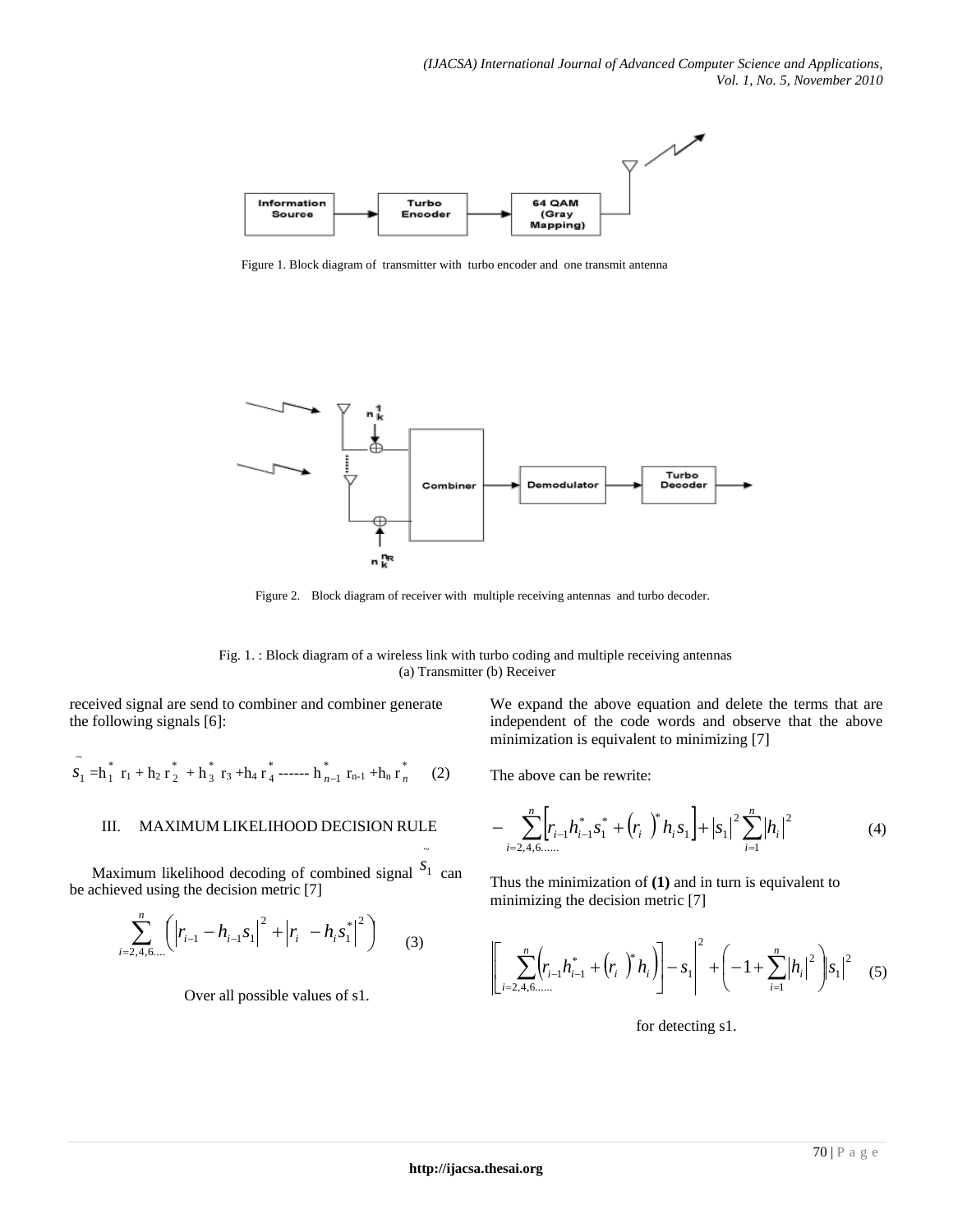

Figure 3. Receive diversity with one transmit antenna and two receive antenna

Output of the combiner is demodulated using a coherent demodulator. Decoding of the turbo coded bits are carried out following the MAP decoding algorithm.

## IV. RESULT AND DISCUSSION

Computer simulation is carried out to find the bit error rate (BER) performance of a wireless transmission system with turbo coding with multiple receiving antennas. The results are evaluated for several combinations of  $t_x$  and  $r_x$  antennas with and without Turbo coding. The plots of BER as a function of SNR  $(E_s/N_o)$  are shown in fig.3. It is found that there is a significant improvement in required SNR for achieving a given BER with two receiving antenna compared to four receiving antennas of a turbo coded system. The coding gain is found to be 6.5 dB at BER  $10^{-6}$  of a turbo coded system for two receiving antenna compared to four receiving antennas. There is also significant improvement with turbo code compared to the uncoded system. For two receiving antennas, the coding gain is found to be 14.5 dB and for four receiving antennas, the coding gain is found to be 13 dB at BER  $10^{-6}$  over the uncoded system with same numbers of receiving antenna. Thus the effectiveness of turbo coding is more significant for higher

number of receiving antenna.

#### ACKNOWLEDGMENT

The authors would like to thank anonymous reviewers for helpful comments to improve the presentation of the paper.

#### **REFERENCES**

- [1] Haowei Bai, Honeywell Aerospace; Mohammed Atiquzzaman, University of Oklahoma "Error Modeling Schemes for Fading channels in wireless Communications: A Survey" IEEE Communications Surveys & Tutorials, 2003
- [2] B.Sklar,"Rayleigh Fading Channels in Mobile Digital Communication Systems, part I: Characterization, "IEEE Commun. Mag., vol. 35, no. 9, sept. 1997,pp.136-46.
- [3] G. Berrou, A.Glavieuc, and P.Thitmajshima, "Near Shannon limit errorcorrecting coding: Turbo codes," in Proc. 1993, Int. Conf. Com., Geneva, Seitzerland, May 1993, pp.1064-1070.
- [4] S.Benedetto, D.Divsalar, G.Montorsi, and F.Pollara, "Soft output decoding algorithms in iterative decoding of Turbo codes", TDA progress report 42-124, February 15, 1996.
- [5] Mustafa Eroz, A.Roger Hammons Jr., "On the design of prunable interleavers for Turbo codes," in Proc. IEEE VTC'99, Houston, TX, May15-19, 1999.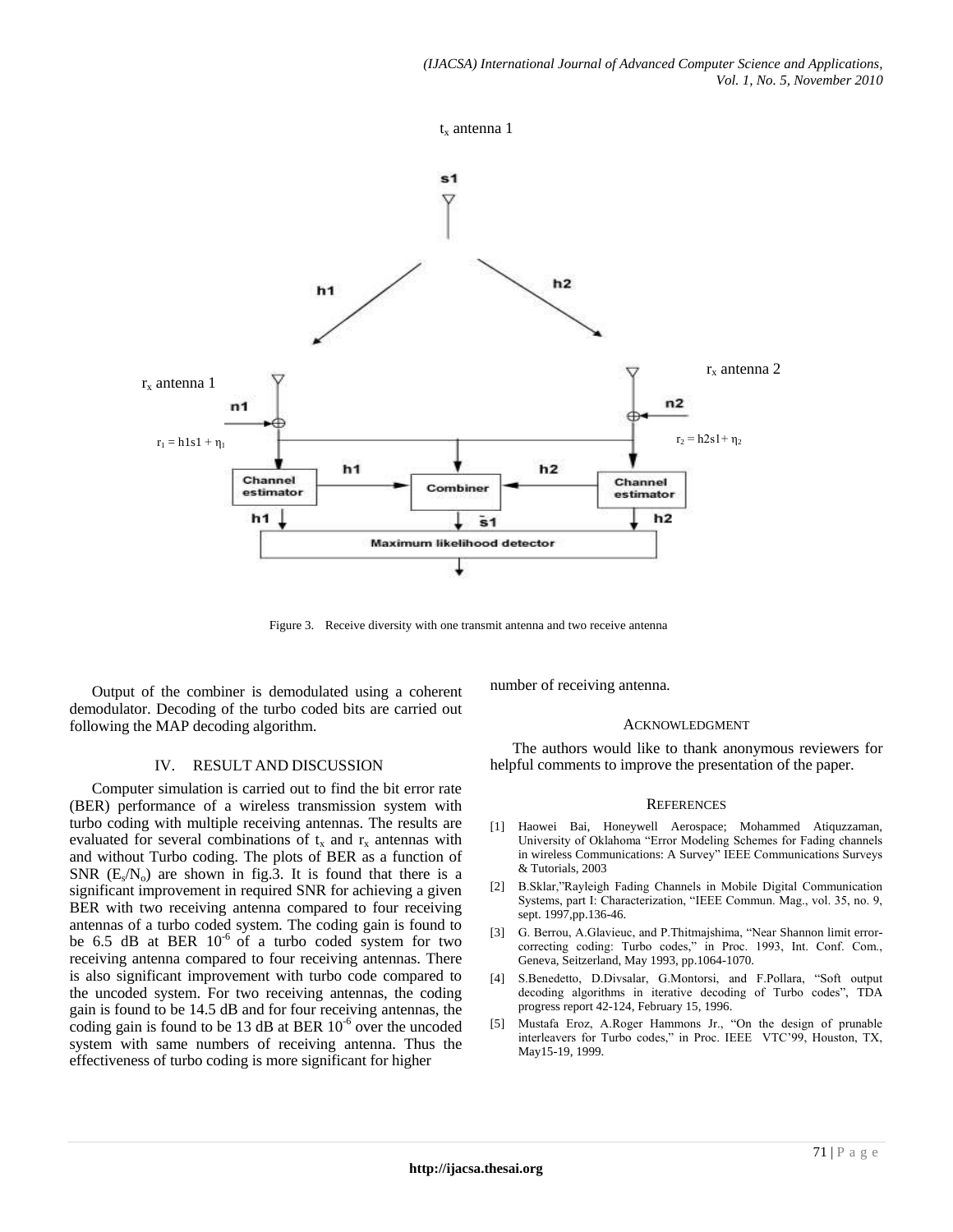

Figure 4. Plots of BER versus E<sub>s</sub>/N<sub>o</sub> for a wireless system with and without turbo codifferent number of receiving antennas.

- [6] S.M. Alamouti, "A simple transmit diversity scheme for wireless communications", IEEE J. Select.Areas Commun., vol. 16, no. 8, pp. 1451–1458, Oct. 1998.
- [7] Vahid Tarokh, Hamid Jafarkhani, and A. Robert Calderbank, "Space– time block coding for wireless communications: performance results", IEEE J. Select. Areas Commun., vol. 17, pp. 451–460, Mar. 1999.
- [8] Yinggang Du Kam Tai Chan "Enhanced space-time block coded systems by concatenating turbo product codes" Communications Letters, IEEE, Volume: 8, Issue: 6 On page(s): 388 – 390 June 2004
- [9] Vahid Tarokh and Hamid Jafarkhani, "A Differential Detection Scheme forTransmit Diversity," IEEE JOURNAL ON SELECTED AREAS IN COMMUNICATIONS, VOL. 18, NO. 7, JULY 2000
- [10] Zhuo Che\_n□, Branka Vucetic□, Jinhong Yuan□\_, and Ka Leong Lo, "Analysis of Transmit Antenna Selection/Maximal-Ratio Combining in Rayleigh Fading," IEEE Channels Issue Date : 29 June-4 July 2003 On page(s): 94 [Information Theory, 2003. Proceedings. IEEE International Symposium on ]
- [11] Rodrigues, M.R.D. ; Chatzgeorgiou, I. ; Wassell, I.J. ; Carrasco, R.,"On the Performance of Turbo Codes in Quasi-Static Fading Channels,' IEEE Issue Date : 4-9 Sept. 2005 On page(s): 622 – 626 [Information Theory, 2005. ISIT 2005. Proceedings. International Symposium on]
- [12] Yi Hong, Jinhong Yuan, Zhuo Chen and Branka Vucetic*,"*Space–Time Turbo Trellis Codes for Two,Three, and Four Transmit Antennas" IEEE TRANSACTIONS ON VEHICULAR TECHNOLOGY, VOL. 53, NO. 2, MARCH 2004
- [13] Hicham Bouzekri and Scott L. Miller, "An Upper Bound on Turbo Codes Performance Over Quasi-Static Fading Channels," IEEE COMMUNICATIONS LETTERS, VOL. 7, NO. 7, JULY 2003
- [14] Vivek Gulati and Krishna R. Narayanan*, "*Concatenated Codes for Fading Channels Based on Recursive Space–Time Trellis Codes ," IEEE TRANSACTIONS ON WIRELESS COMMUNICATIONS, VOL. 2, NO. 1, JANUARY 2003
- [15] Vahid Tarokh, Nambi Seshadri and A. R. Calderbank, "Space–Time Codes for High Data Rate Wireless Communication:Performance Criterion and Code Construction," IEEE TRANSACTIONS ON INFORMATION THEORY, VOL. 44, NO. 2, MARCH 1998
- [16] Gerhard Bauch and Naofal Al-Dhahir*,"*Reduced-Complexity Space– Time Turbo-Equalization for Frequency-Selective MIMO Channels, " IEEE TRANSACTIONS ON WIRELESS COMMUNICATIONS, VOL. 1, NO. 4, OCTOBER 2002
- [17] Hyundong Shin and Jae Hong Lee*, "*Channel Reliability Estimation for Turbo Decoding in Rayleigh Fading Channels With Imperfect Channel Estimates," IEEE COMMUNICATIONS LETTERS, VOL. 6, NO. 11, NOVEMBER 2002
- [18] Caijun Zhong and Shi Jin*,"* Capacity Bounds for MIMO Nakagami-Fading Channels," IEEE TRANSACTIONS ON SIGNAL PROCESSING, VOL. 57, NO. 9, SEPTEMBER 2009
- [19] Che Lin, Vasanthan Raghavan, and Venugopal V. Veeravalli, "To Code or Not to Code Across Time: Space-Time Coding with Feedback," IEEE JOURNAL ON SELECTED AREAS IN COMMUNICATIONS, VOL. 26, NO. 8, OCTOBER 2008